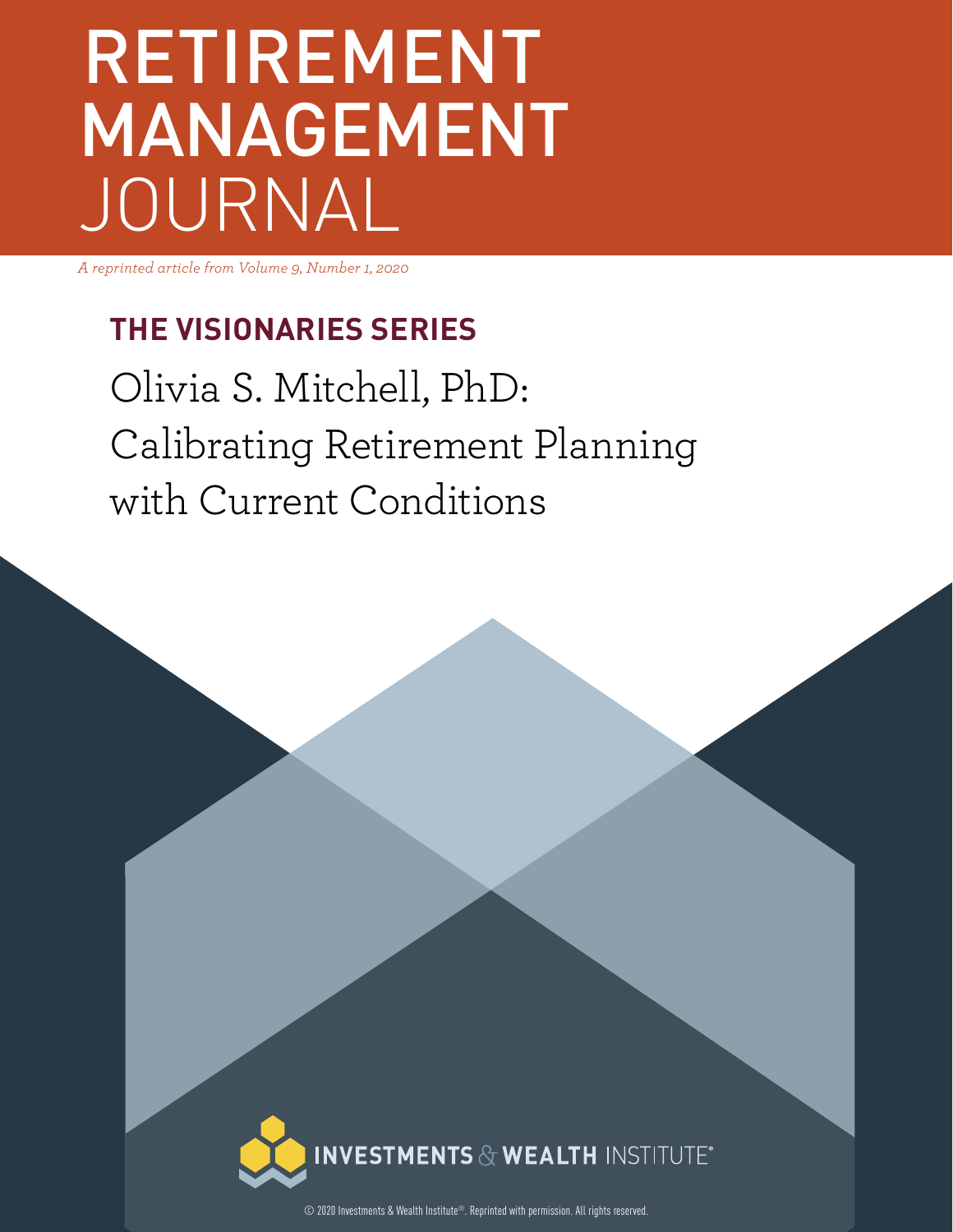## **OLIVIA S. MITCHELL, PHD** Calibrating Retirement Planning with Current Conditions

*Olivia S. Mitchell, PhD, holds multiple appointments at the University of Pennsylvania's Wharton School, which she joined in 1993. She is the International Foundation of Employee Benefit Plans Professor, Professor of Insurance/Risk Management and Business Economics/Policy, executive director of the Pension Research Council, and director of the Boettner Center on Pensions and Retirement Research. Concurrently, Mitchell serves as a research associate at the National Bureau of Economic Research, an independent director on the Wells Fargo Fund Boards, a co-investigator for the Health and Retirement Study at the University of Michigan, a member of the executive board of the Michigan Retirement Research Center, and a senior research scholar at the Singapore Management University. She also advises the Centre for Pensions and Superannuation at The University of South Wales and is faculty affiliate of the Wharton Public Policy Initiative. She earned MA and PhD degrees in economics from the University of Wisconsin– Madison and a BA in economics from Harvard University.* 

*Mitchell's professional interests focus on public and private pensions, insurance and risk management, financial literacy, and public finance. Her research explores how systematic longevity risk and financial crises can shape household portfolios and work patterns, the economics of defined contribution pensions, financial literacy and wealth accumulation, and claiming Social Security benefits.* 

*Previously, Mitchell chaired Wharton's Department of Insurance and Risk Management, and she taught for sixteen years at Cornell University. She served as a commissioner on the 2001 President's Commission to Strengthen Social Security, as a member of the U.S. Department of Labor's ERISA Advisory Council, and on the board of directors of Alexander and Alexander Services, Inc., the board of the American Economic Association and its Standing Committee on the Status of Women in the Economics Profession, the advisory board for the Central Provident Fund of Singapore, and the Government Accountability Office Advisory Board. She also co-chaired the Social Security Advisory Council's Technical Panel on Trends in Retirement Income and Saving.*



Olivia S. Mitchell, PhD

*In September 2020, Robert Powell, editor-inchief of the* Retirement Management Journal, *Jason Fichtner, PhD, senior lecturer at the Johns Hopkins University; and Anna Rappaport, FSA, MAAA, chair of the Society of Actuaries Committee on Post-Retirement Needs and Risks, spoke with Mitchell about how longer lifespans and prolonged retirement periods are requiring adjustments to Social Security benefits, employee*  International Monetary Fund

*pension plans, and individual retirement savings.* 

**Robert Powell:** What major factors helped shape your career and bring you where you are today?

**Olivia Mitchell:** Both my father and mother were economists, and I was the child of an international diplomat. When I was two years old, we left the United States, and my dad was posted in Asia, Central America, and South America. So I grew up outside the United States seeing the privation that exists in many poor countries. When we came back to the States every two years for home leave, I would be awestruck by the plentiful supermarkets and the amazing shopping malls. I grew up with that contrast very much in mind.

When I moved back to the United States to go to college, I began paying more attention to the economy. I started reading the *Wall Street Journal*, which was the best advice I ever got from an economics professor. Then, as I launched a research career, I was asked to teach in the area of employee benefits, pensions, and Social Security. It was during my first teaching experience at Cornell University when I thought, wow, I could do research in this area and really contribute (because the textbooks were so boring). First, I began to work on corporate pensions. Then over time I got involved with the ERISA Advisory Council and the Social Security Administration. Since then, I've branched out a bit into medical care, especially some contemporary issues around long-term care and retiree health insurance. This past summer, while everything was shut down, I decided to think about what the pandemic will mean for retirement systems around the world. To that end, I wrote a paper titled "Building Better Retirement Systems in the Wake of the Global Pandemic"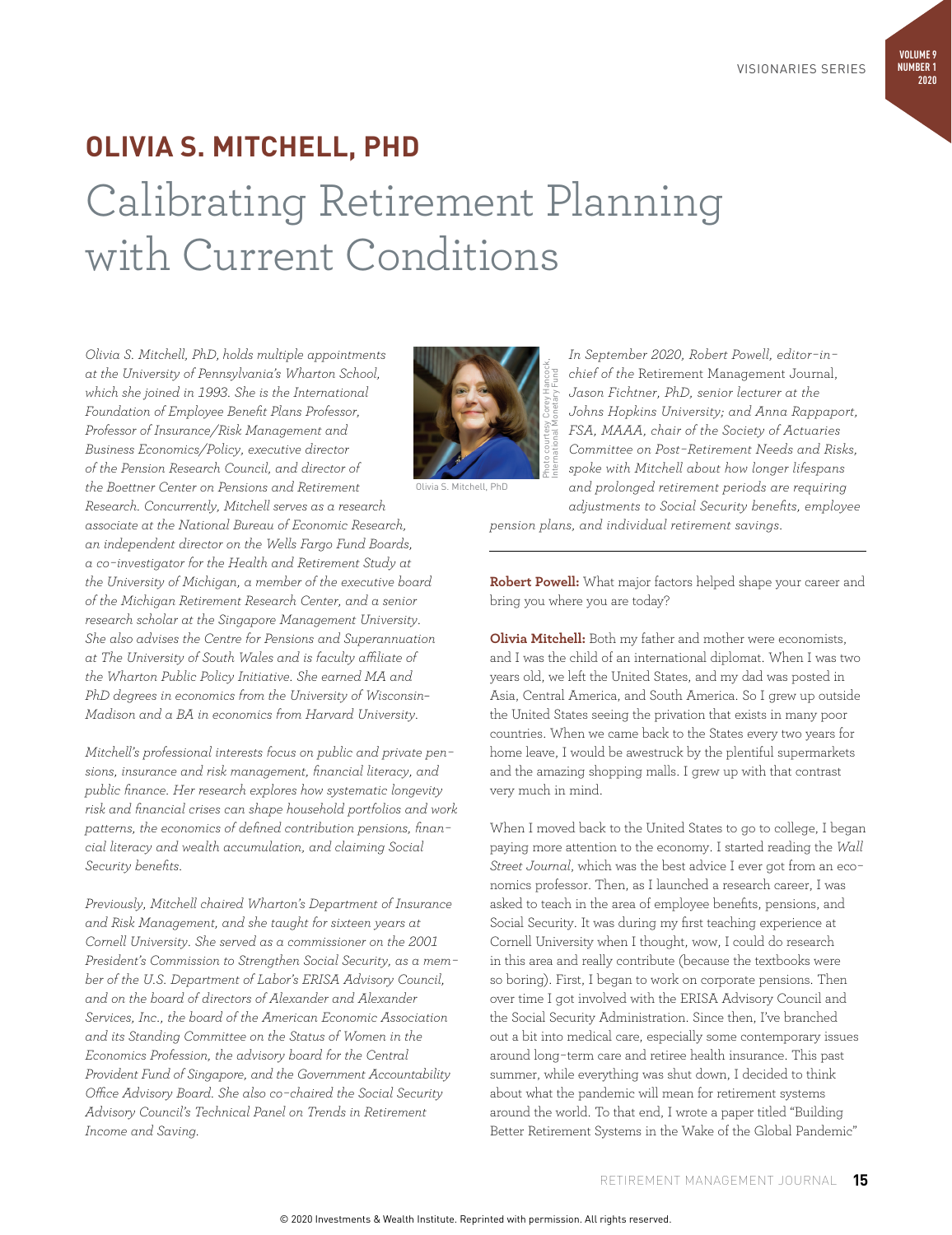and presented it at a conference sponsored by the Swedish House of Finance.<sup>1</sup> I've been working on all these topics for forty years, but in this era of global aging, now is clearly a critical time to fix our retirement systems.

**Robert Powell:** In your years of studying and publishing research on these subjects, what's the greatest lesson you've learned and what do you regard as your major achievement?

**Olivia Mitchell:** I'm most proud of the fact that I wake up every day enthusiastic and excited to do more research, and I feel privileged that I've been able to follow this career. Some years ago, I served on the President's Commission to Strengthen Social Security under President George W. Bush. That gave me experience grinding through the models, deriving results from an econometric and empirical point of view, talking to policy-makers, and trying to figure out how we could reform Social Security. Unfortunately, our recommendations were not implemented, partly because of 9/11. The President promised to push Social Security reform during his second term, which he did, to his credit. Still, many other issues took precedence, and now here we are with the Social Security system confronting near-term insolvency. It's beyond high time for us to take reforming that key pillar of the U.S. retirement system much more seriously.

**Anna Rappaport:** What, if any, lasting effects do you think the COVID-19 epidemic will have on retirement in the United States and beyond?

**Olivia Mitchell:** As I point out in the paper I just mentioned, the world had not been particularly kind to retirement systems prior to COVID. Social security programs around the world were underfunded, and many defined benefit plan sponsors had not contributed as much as they should have. A large number of these pensions also invested in very risky assets we saw what happened during the 2008–2009 global financial crisis—and some had not fully recovered by the time the pandemic began. Defined contribution plans were doing better, but in the United States, half of the workforce still had no retirement pension outside Social Security.

In much of the rest of the world, things are far worse—especially if you consider emerging economies, as in Latin America, where half or more of the workforce is informal and not covered by any kind of retirement system. Much the same is true in China. So in some of the most populous countries in the world, there was almost no retirement safety net even before the pandemic. COVID certainly sharpened our focus on the funded retirement schemes, because many of them were holding a risky asset mix and lost a great deal of money. The fact that the stock market has picked up recently has helped, but still, many pensions, especially state and local plans, continue to be underfunded.

Another thing we're now realizing is that, despite the fact that the U.S. healthcare system had been considered one of the strongest in the world, it's clearly fallen down badly in the wake of the pandemic. Millions of people have not received the medical care or the treatments they need, and the fatality rate in nursing homes has been horrifyingly high. Something else we now know is that the social safety net has been frayed globally, particularly in developing countries where there wasn't a strong safety net to begin with. In the United States, the unemployment insurance system did help millions of unemployment insurance applicants, but fixing pensions has been low on the list of programs that countries are addressing. That is, they are helping with unemployment benefits, food insecurity, and health care, but very few countries have done much to support struggling pension systems.

**Anna Rappaport:** Do you think that's because of all the emergencies this year but that retirement programs are likely to be addressed in the next couple of years, or do you think they're likely to stay low on the list?

**Olivia Mitchell:** At the time of this issue's publication, the U.S. Congress has not yet passed another stimulus bill, and the lack of financial assistance will become more problematic as 2021 dawns. The International Monetary Fund, the World Bank, and other lending organizations can help institute programs that will help restore the poorer economies. Nevertheless, conditions are not good in India and the Philippines or in much of Latin America and Africa. It will take years for the emerging countries to return to the level of development they enjoyed previously.

**Anna Rappaport:** In the United States, we've had a system that combines Social Security, employer plans, and individual savings. That's been shifting with the decline in defined benefit plans and the growth in defined contribution plans, but lots of people are not covered. Do you think the role of these different components is likely to change in the future, and do you have any ideas about what might be coming down the road?

**Olivia Mitchell:** The biggest need is to reform Social Security, because this is the first pillar of support for U.S. retirees. Social Security's chief actuary has already worried that the exhaustion date of the trust funds will likely move two to three years earlier because of COVID, and others have suggested that the Social Security trust fund could be exhausted by 2029. We don't know exactly which way the numbers are going to go, but we do know that more people are retiring early and claiming benefits and that declining payrolls decrease the revenue going into the system. These circumstances are worsening Social Security's near insolvency.

Moreover, we have not seen new thinking about this issue in a long time. Delaying the employer payroll tax certainly would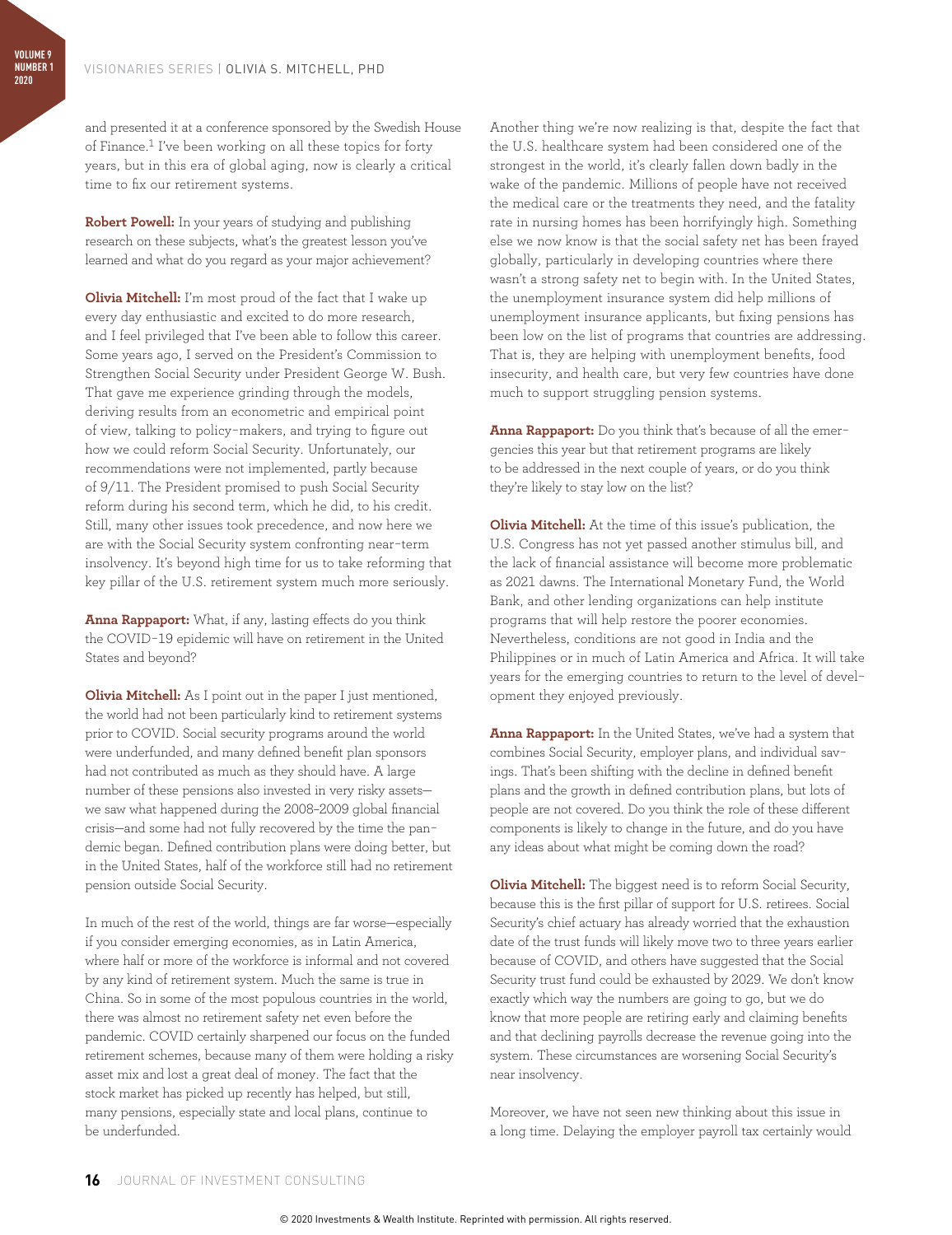not increase solvency, and neither will a boost in benefits. A combination of benefit changes, retirement age increases, and probably contribution increases will likely be needed.

With regard to employer-provided defined benefit pensions, I'm afraid the mistakes made in their design and regulation will not permit a resurgence of those plans in this country or in many other countries. The persistent underfunding levels combined with rising benefit formulas make defined benefit plans nonviable in the corporate sector, complicated by the poor state of the U.S. Pension Benefit Guaranty Corporation.

Defined contribution plans still have potential, though the pandemic has made it clear that tying retirement and health insurance to a single employer is risky. Moreover, we must find new ways to integrate income payout options into defined contribution plans, so that when people reach retirement, they aren't handed their nest egg and told, "Good luck; don't spend it too soon." Instead, some sort of default deferred annuity could be integrated to help them live out their lives comfortably.

**Jason Fichtner:** Since you mentioned annuities, Olivia, I'd like to ask a question related to the fact that the Federal Reserve has signaled its intention to keep interest rates very low to near zero over the next few years. Given that we're probably facing a period of several years of low interest rates, what challenges does this pose to stable retirement and to the decumulation phase of spending down assets in retirement? I'm also thinking about annuities.

**Olivia Mitchell:** I held a conference a couple of years ago on the persistent effects of low returns on retirement saving and decumulation. Readers may download that volume for free from our website<sup>2</sup>

First, low returns are going to make it much more difficult for people to build a retirement nest egg at the rates they've been accustomed to and to retire on the date they planned. If your money doesn't earn much in the capital market, you're either going to have to save a lot more or work much longer. Both of these prospects are in the cards for Americans, as well as others. To some extent, we still have slightly positive nominal savings returns, but that is not the case in many European countries where returns are negative. Second, low returns will make people less likely to save in tax-qualified accounts such as 401(k) and 403(b) plans. Why? Because the advantage of a taxqualified account is that it allows you to defer some taxes until later when you're in a lower tax bracket. If people aren't going to earn much in these accounts, they are likely to save more outside their tax-qualified accounts because of fewer restrictions and more flexible liquidity.

Third, at least some people will need to delay claiming their Social Security benefits because every year they delay, their benefits

increase by 7–8 percent for the remainder of their lives. Of course, in this period of low returns, one cannot easily earn 7–8 percent on savings. Moreover, with the capital market providing such low returns, annuitization becomes relatively more attractive. Pooling money with others in an insurance risk pool provides the benefit of a survival credit on the order of 7 percent or so per year (as long as you survive). In any event, the relative appeal of annuities is enhanced now compared to the past.

**Anna Rappaport:** Olivia, you mentioned that some countries are much worse off than the United States. I'm wondering if you've seen any lessons that the United States could learn from specific things that have happened in other countries. Can you point to things that you think another country has done well and that you'd suggest we consider emulating?

**Olivia Mitchell:** Having grown up in Latin America, I was always a big fan of Chile's mandatory defined contribution plan, in which people were required to contribute 10 percent of their pay. The money was invested by large, low-cost money management companies, and the population had accumulated a healthy retirement nest egg. Unfortunately, during COVID, the Chilean Congress was pressured into allowing people to withdraw 10 percent of their retirement accounts—and that was just in the first round. Now there's a movement to let people cash out a second tranche of their retirement accounts. This is, however, a dangerous threat to retirement security. I am convinced that there are better ways to manage the COVID pandemic than giving people access to their pensions.

A similar problem showed up in Australia, which has a national mandatory defined contribution plan. There, people were allowed to withdraw up to \$12,000, and no one knows if this will be all. Of course, in the United States we also had the CARES Act,3 which allowed people to take up to a certain amount of money from their accounts. This provision hasn't yet been widely used, but it's too early to be sure, because stimulus money and higher unemployment benefits have only recently wound down. Ultimately, retirement accounts might be raided in the United States as well.

**Jason Fichtner:** In the context of low interest rates and low yields, are you concerned that the managers of some public pension plans or defined benefit pension plans will chase yield without understanding that this also means taking on additional risk? What does this mean for potential underfunding, and what are we doing about it?

**Olivia Mitchell:** Public pensions have been chasing yield for decades, and with the forecasted low returns, many plans are doing so with even greater enthusiasm. Sponsors are definitely moving into nontraditional asset classes in the hope of making more money that they would earn from a simple 60/40 stock– bond split. Yet if things go poorly, they will again lose a lot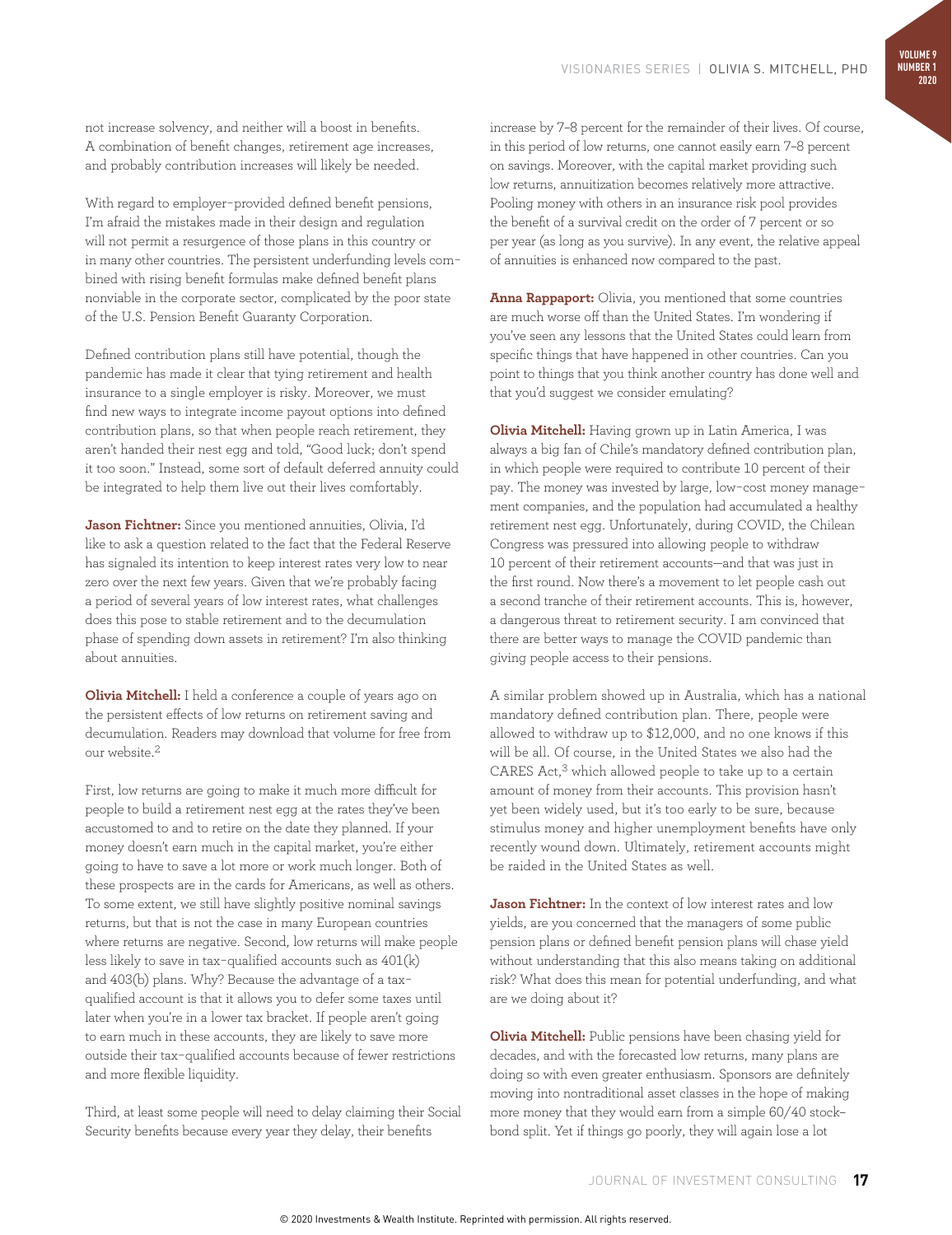of money, as occurred during the 2008–2009 global financial crisis. Of course, public plans are not governed by the Employee Retirement Income Security Act that governs corporate pension plans. So public plan managers don't have the same fiduciary obligations as private sector plan fiduciaries, meaning there are fewer ways to control or restrict risky behavior in these plans. Nevertheless, this led to problems in the past, and I'm certain it will lead to problems in the future.

**Anna Rappaport:** Olivia, I'm thinking about your statement that defined benefit plans are not viable. There's been talk about a variety of retirement plan designs that allow for risk pooling but without transferring the level of risk that a defined benefit plan transfers to the plan sponsor. There are numerous variations in how much risk is transferred. Do you expect people will be more willing to think about different structures that offer some risk pooling with less risk transfer?

**Olivia Mitchell:** A number of interesting plan designs have been proposed and tried. You might say that cash balance plans are an example; these are defined benefit plans or so they're characterized in the United States. In such plans, the employer provides a guaranteed rate of return, and it's up to the employer to manage the money so as to hit that target. Nevertheless, such plans have also been underfunded in a number of cases, so there's no free lunch there. For some time the Dutch have lauded what they call their "defined ambition" plan, which is sort of a defined benefit plan as long as funding permits. Yet if funding falls short, contributions must be raised or benefits cut.

During this COVID period, it appears that benefits will have to be cut; I've seen reports on the order of 15–20 percent. Whether such cuts can actually be implemented depends on the plan. As an example, Japan instituted an adjustment mechanism they called a "macroeconomic slide," which meant any time payroll tax revenue fell below expectations, benefits were supposed to be reduced. In practice, however, benefit cuts did not happen as planned. In other words, seemingly smart adjustment mechanisms have not actually been implemented in times of shortfalls.

**Anna Rappaport:** It sounds like you don't expect these proposed solutions to be widely adopted.

**Olivia Mitchell:** There has been some hope that multiple employer plans, a new model permitted under the SECURE Act,<sup>4</sup> might broaden the base so that more companies could pool their risks. But in the COVID era, the impetus has pretty much slowed. After we get through this terrible economic downturn and people return to work, then maybe we'll see more creativity again regarding plan design.

**Anna Rappaport:** Over the past few decades, people have been living longer and longer, and retirement periods are being extended. I haven't heard any speculation that COVID is going to have a material effect on life expectancies for the population as a whole, but you've mentioned the likelihood that people will need to postpone claiming Social Security benefits. What as a society should we be doing to address prolonged retirement periods?

**Olivia Mitchell:** The question of how much mortality will change as a result of COVID is still seeking an answer. Professor Moshe Milevsky from York University claims there's been a tenyear rise in mortality for people over age sixty-five. That is, if you used to think you were sixty-five years old, now you're seventyfive given the mortality tables we face. Nonetheless, there are better and better treatments for COVID, and we anticipate that a vaccine will be available soon. So it seems unlikely that COVID will dramatically curtail longevity over the long term, at least not in developed countries.

So how do we handle extended longevity? We absolutely must start with our children, teaching them that they cannot plan to retire at fifty-five or sixty-five years of age. Perhaps if they save early and often, they'll be able to afford retirement at seventy-five or eighty. Especially in a world with low investment returns, one cannot expect to quit working young and live on that tiny nest egg over the next fifty or sixty years.

A related point is to issue a wake-up call to the group calling themselves the FIRE (Financial Independence, Retire Early) cohort.5 Some say they will stop working at age forty-five, but it's unlikely they will be able to do so without depending on Medicaid, Supplemental Security Income, or some other government program. Not only will we need to work longer; we'll also need to re-imagine how we invest in our human capital. For example, our new freshmen at The Wharton School are told: "The jobs you're going to hold in the future don't exist today. So your purpose here is to learn the tools and skills that will enable you to reconfigure what you do as you go through your adult lives." The same applies to how we think about the skill sets we build. We must keep learning and investing in ourselves, and if we do, there will be a market for our skills as we age.

For many, working longer is not only feasible but also desirable, in the sense that mental, social, and other connections are maintained by keeping a foot in the labor market. People who continue to work even part-time or in a volunteer job tend to remain mentally nimble at older ages, whereas sitting in a rocker on the front porch is not conducive to good health.

**Jason Fichtner:** Anna brought up the issue of longevity in relation to COVID, and I think we would be remiss if we fail to mention that gains in longevity are not happening equally across society. COVID is hitting some racial groups harder than others, and longevity is being affected differently according to income and race. We need to think about these conditions and what they mean for society in terms of savings,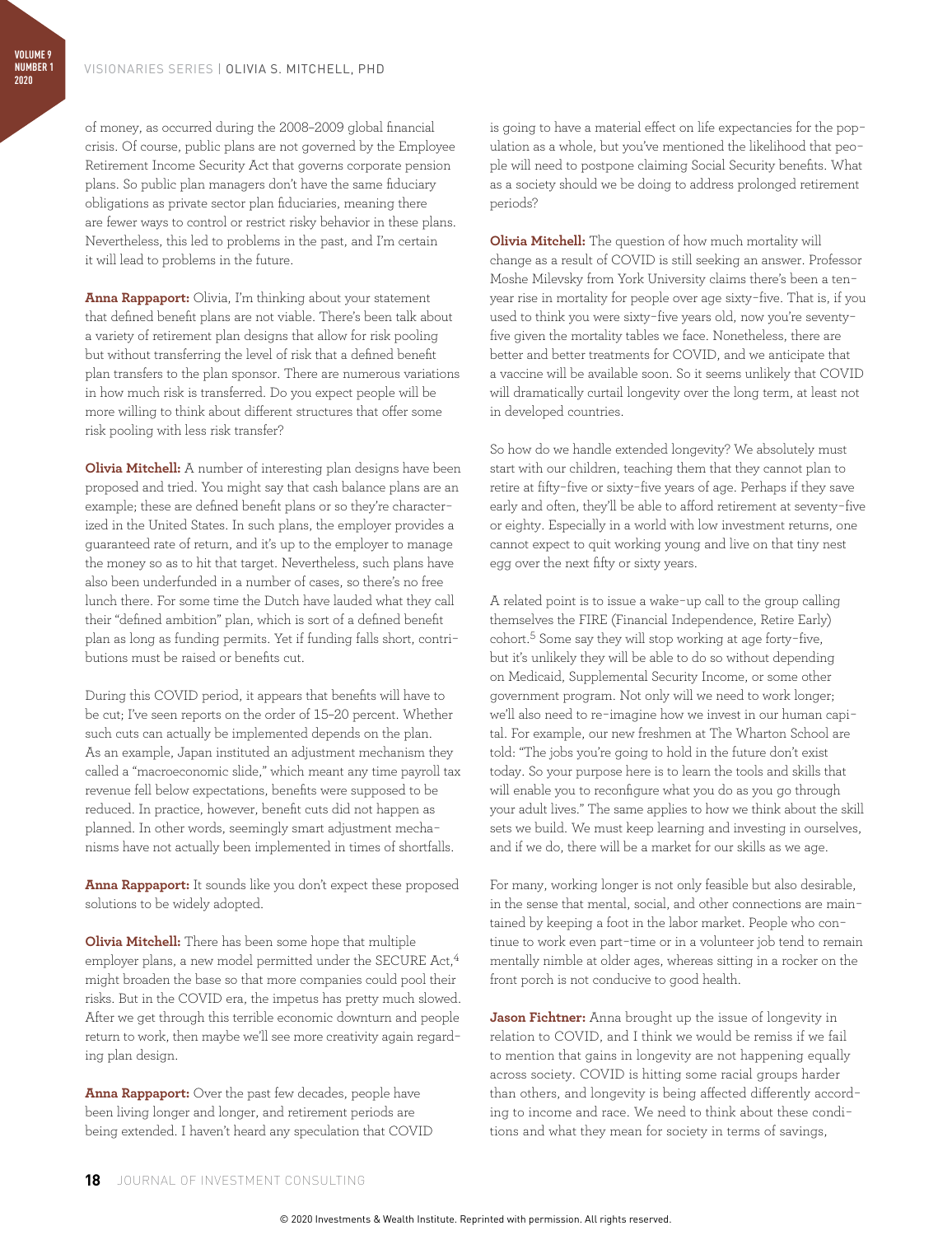investments, and changes to Social Security. Acknowledging that we're generally living longer and have to support longer working lives and retirement periods, we need to think about racial inequality and gender inequality.

**Olivia Mitchell:** For a long time, people argued that Social Security was redistributive toward low-earners. But an influential study by Dartmouth Professor Alan Gustman and Professor Tom Steinmeier at Texas Tech University recalculated the redistributiveness of Social Security, incorporating not only Social Security benefits but also spousal, disability, and survivor benefits (Gustman and Steinmeier 2001). The authors concluded that there is very little redistribution from families with high to low earnings capacity under the Social Security system.

It is true that some population subgroups including Blacks have shorter life expectancies, which might lead some to conclude that Social Security is unfair to them. Nevertheless, the variance around longevity for people with shorter life expectancies tends to exceed that of those with longer expected lifetimes, meaning there's more uncertainty about how long they're going to live. Therefore, even people with shorter lifetimes still need protection through Social Security benefits, because they face greater longevity risk.

**Anna Rappaport:** I'd like to raise another issue I've been concerned about. It seems to me that within retirement planning, the role families play frequently goes unrecognized. This is particularly true in countries where some people are completely outside any formal retirement system. I think the role of families is probably huge, and research from the Society of Actuaries shows that although people don't often plan for it, there's a large familial role in the United States. I'm interested in your views about the role of the family, how extensive it is, how we recognize it in planning, and how it might evolve.

**Olivia Mitchell:** This is a critical topic, and Anna, your writings have alerted me to some of the key considerations. Moreover, the role of the family has changed and will continue to change over the life cycle. Early on, parents are trying their best to care for, feed, and educate their kids and keep them healthy. A little later, the kids move out (we hope they do, anyhow). Today, during the pandemic, over half of young Americans age eighteen to twenty-five are living with their parents; clearly the family becomes a shock absorber in times such as these. Later in life, we end up taking care of our parents, directly or indirectly, with time and/or money.

When our parents cannot live alone any longer, this is where long-term care comes in. Even those who can afford to pay for nursing home care still need somebody who's watching, paying attention to what the doctors are saying, and monitoring the care the parent is receiving. Of course, COVID has meant that no one wants to send their relatives to a nursing home because it has been so dangerous. I believe that the caregiving role of the family will therefore become more crucial in the future, which of course poses a huge challenge, especially for working women. As we've seen during the COVID pandemic, many women already took on a huge additional role by helping homeschool their children. On top of that, having parents move in—parents who may be demented, who may need 24/7 care—is a substantial problem. With the rise of dementia and the increase in longevity, this issue becomes even more critical.

*Acknowledging that we're generally living longer and have to support longer working lives and retirement periods, we need to think about racial inequality and gender inequality.*

**Anna Rappaport:** Olivia, do you have any comments about what we as a society might think about for people who don't have any family members available to help them?

**Olivia Mitchell:** We have Medicaid for the indigent who need to go into nursing homes. We have Supplemental Security Income and other government programs. But our government faces a huge deficit and growing national debt, so it's going to be increasingly difficult for the government to do more for the poor. Last spring, we hosted a fascinating conference on how public–private partnerships could be structured to better manage longevity risk.<sup>6</sup> Several presenters described state or city programs that, in conjunction with the private sector, established eldercare settings, feeding arrangements, and daycare settings for elderly parents, so that their adult children could go work. We need much more creativity in this area.

**Jason Fichtner:** When I think about health care, I think about what that means for families, for long-term care support, and the government's financial burden. The 2020 report of the Social Security trustees did not include COVID-related losses, income, or business expenditures, which could take five or six years off the trust fund's predicted solvency. The report didn't forecast depletion of the trust funds during the next decade, but at some point in the next fifteen years, we'll have to deal with this issue, and Congress seems more than willing to wait until the last minute. I have two questions. One, are you concerned that we might see reductions in Social Security benefits, in which case people will need to start saving more now to make up for that loss in retirement income? Two, will we see more intergovernmental transfers and deficit financing, which will put more strain on other government programs aimed at the solutions you and Anna have been talking about?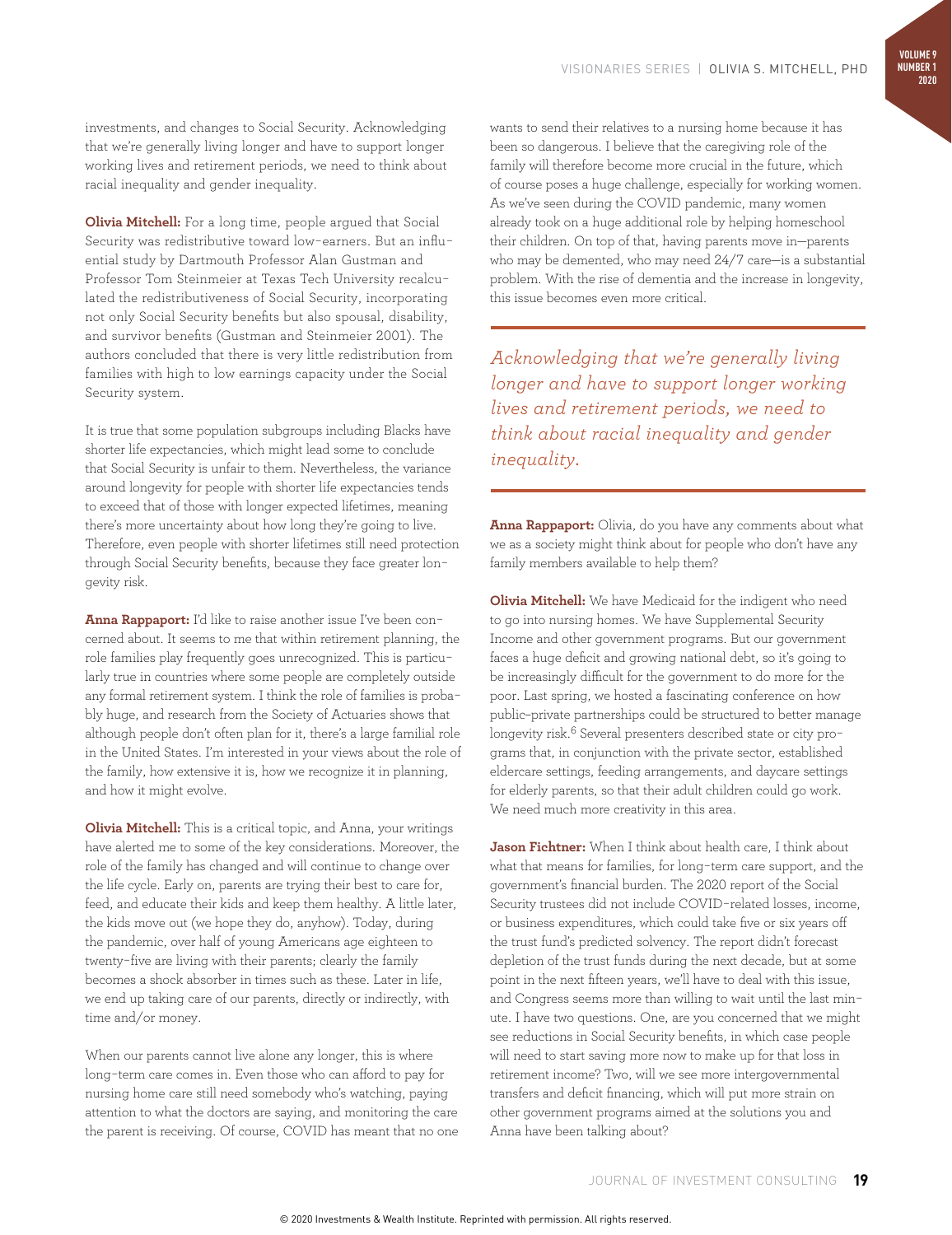**Olivia Mitchell:** There have been several efforts to engage states in cooperative ventures to help people who need financial assistance, especially residential assistance, later in life. One of the presentations at my recent conference dealt with states giving older homeowners credit for paying their property taxes.<sup>7</sup> Those property taxes would eventually be paid back to the government, when the elderly person passed away and the house was sold. Massachusetts and several other states have worked hard to institute this program. Other states including Pennsylvania have state partnership programs specifying that if I purchase long-term care insurance for myself and the time comes that I need to be in a nursing home, Medicaid will not force me to draw down my own assets. These are some creative ways to induce people to start saving more, in particular for their long-term care needs.

*If low interest rates continue, this helps retirees, yet on the flip side, many retirees were hoping to live on the interest earned on their bonds. This is not feasible for most people today.*

With regard to Social Security, I wish I had a crystal ball. If nothing happens, we know benefits will be cut probably by 23–25 percent; that is the estimated revenue shortfall that will occur if nothing is done to fix the program's insolvency. Alternatively, Social Security payroll taxes could rise 50–80 percent. My best bet is that we'll see a combination of reforms as occurred in 1983 with the Greenspan Commission. That is, there will likely be both reductions in the growth rate of benefits, as well as payroll tax increases and gradual delays in the official retirement age. Such a package might be able to garner enough support to get through Congress.8

**Jason Fichtner:** I don't have a crystal ball either, but I'm becoming more and more concerned that Congress will do the easiest thing—and that's nothing. This means they won't let benefits be cut; they'll just authorize intergovernmental transfers, which will add to the depth of debt going forward.

**Olivia Mitchell:** Absolutely. And the \$64-trillion question is why isn't that making interest rates go up? But that discussion is for another day.

**Anna Rappaport:** Olivia, you've conducted research on many different topics and sponsored interesting conferences through the Pension Research Council. If you look back at the past three to five years, are there things that surprised you or that made you say, wow, here are some big issues that people should be thinking about but they're not?

**Olivia Mitchell:** I always try to structure my conferences and persuade people to write papers addressing questions I have, so I can educate myself. The volume we put together on the impact of fintech on retirement planning and retirement saving surprised me (Agnew and Mitchell 2019), because we realized that the multitude of fintech apps available to date focus mainly on getting people to save more for retirement. Few apps focus on the decumulation side—how to manage money in retirement. People need help on so many questions: When should I claim my Social Security benefits? Should I keep working part-time? Should I delay claiming Social Security benefits and take some 401(k) money or vice versa? Should I sell my house? Key tax and benefit consequences also must be built into these apps, even if that is a challenging problem. Bill Sharpe,<sup>9</sup> Nobel Prize-winning economist, once noted that decumulation was the most difficult problem he had ever confronted. So fintech needs some new firepower to help older persons make these critically important decisions.

**Robert Powell:** Well, Olivia, you have painted a dreary, albeit realistic, picture, and I have several questions. You have a new book coming out that Anna will probably review for the *Retirement Management Journal*. Can you talk a little bit about that book? And is there any information from your most recent symposium that would benefit financial advisors? When I was scouring the internet, I found at least five papers that you co-authored or wrote individually. Do you consider any of those papers worth highlighting here?

**Olivia Mitchell:** Our new book, edited by Annamaria Lusardi and me, is titled *Remaking Retirement: Debt in an Aging Economy*. I became interested in this issue because I have been involved in the Health and Retirement Study, a nationally representative survey of Americans over the age of fifty. This survey has been conducted every two years since 1992, and we have followed these people until they go into a nursing home or pass on.10 By now we've gathered decades of research on many of these folks. At one point, I started to compare different cohorts of people over their life cycles, and I was struck by noting that, back in 1992, people tended to pay off their debt before they retired. Typically, the biggest debt they would take care of was their mortgage, and then retirement was relatively easy.

Nowadays, baby boomers and even the next generation nearing retirement have rising amounts of debt because of bigger mortgages, credit card debt, and student loans. As a result, older people today are far more susceptible to economic fluctuations. If low interest rates continue, this helps retirees, yet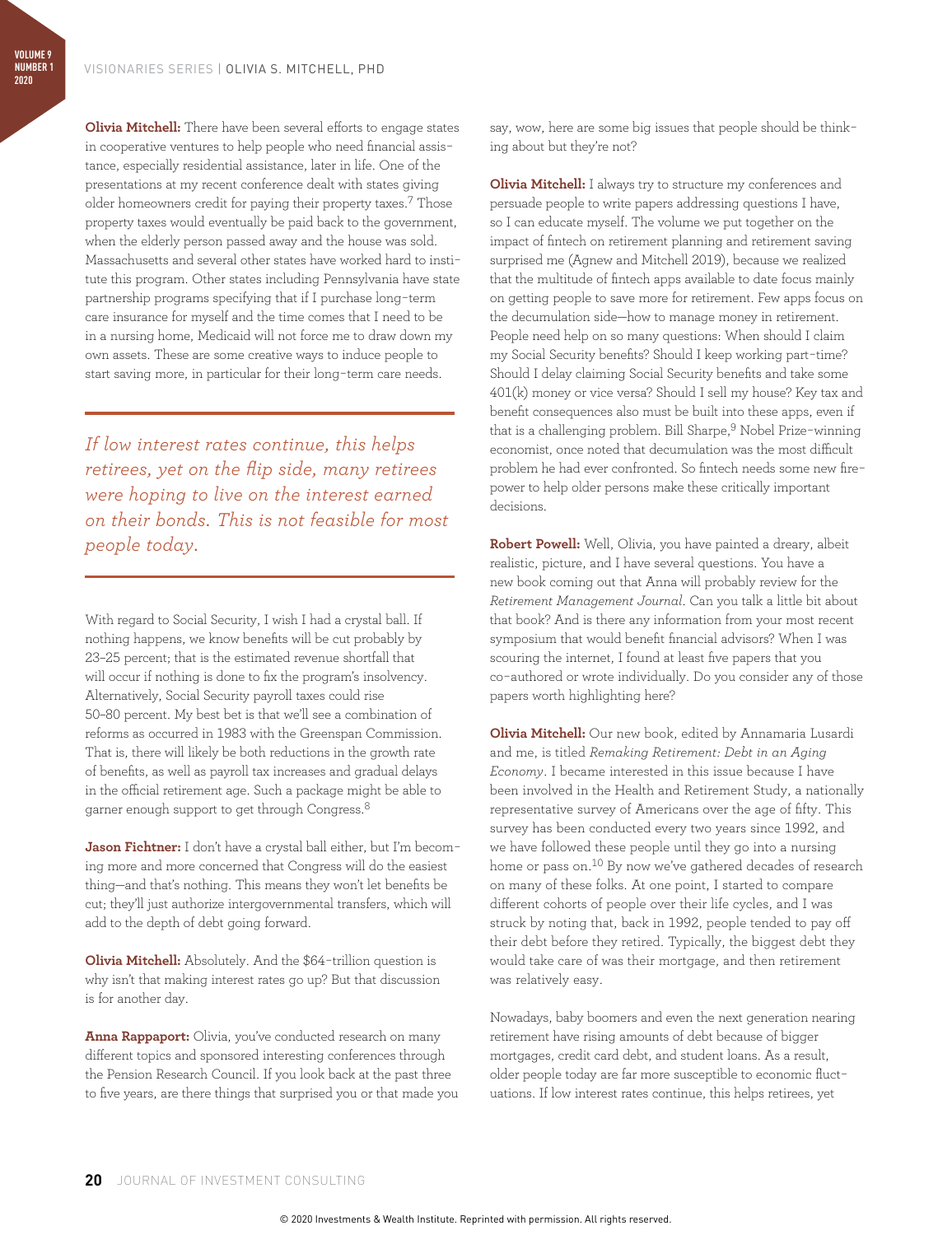on the flip side, many retirees were hoping to live on the interest earned on their bonds. This is not feasible for most people today.

I've also been working on a number of other projects. One involves trying to think of a way to encourage people to delay claiming Social Security benefits, because they get a benefit increase when they eventually file. If I were to defer claiming benefits until age seventy instead of claiming them at age sixty-two, my benefit would go up by 76 percent. From the system's point of view, that's roughly actuarially neutral, but it would mean an awfully big hike in my annual income.

The conundrum is that most Americans do not defer their Social Security benefits very much, so we've been thinking of ways to make deferring benefits more interesting. Specifically, my research has proposed that if instead of getting a benefit increase of 7 percent for every year people defer claiming, they could get the extra benefit as a lump sum when they finally do claim their benefit. This turns out to be a lot of money: For instance, if someone claimed her benefits at age seventy, she would get her age sixty-two benefit at age seventy, plus about \$120,000 as a lump sum (Mitchell 2016).

We then conducted a survey to explore whether older Americans would be willing to delay claiming Social Security benefits and possibly to work longer. We learned that many people would delay claiming benefits and also work longer, which would help the system in terms of insolvency. By pairing economic models and survey evidence, we have new lessons that policy-makers can use to motivate people to claim later without forcing them to do so.

**Robert Powell:** Our readers are largely investment advisors. Do you have any advice for them with respect to how they can help their clients plan for and live in retirement—the key things they need to know and do?

**Olivia Mitchell:** I always say that when you're doing retirement calculations, it would be prudent to take a haircut on the Social Security benefits that your clients might receive. I suspect a cut of about 25 percent would be a lower bound on what would likely be payable from Social Security, given its financial problems. If this proves to be a worst-case scenario, your clients will be likely to make better informed decisions as a result. In addition, we need to be using much lower rates of return in our retirementincome projections. One study that examined stock market behavior after the 1918 Influenza Pandemic suggested the stock markets were depressed for the following forty years (Jordà et al. 2020). So this is not a short-term, low-return phenomenon; rather, we need to plan for longer work lives, longer lifetimes, and tighten the belt a bit.

**Jason Fichtner:** In thinking about the prospect of longer lives and longer retirement periods, I'm wondering about your husband, who is in his seventies and is a world-class marathon runner. I always find it interesting to talk with him about his training regime and his dedication to this pursuit. Can you share any lessons for a happy retirement based on your husband's experience with marathon running? He's the only person I know who's doing something like this, and I find it unique.

**Olivia Mitchell:** The other day a journalist listed the twenty fittest people over age fifty, and my spouse was ranked number three: fitter than Sylvester Stallone and Arnold Schwarzenegger.11 We both found that to be incredible news. Of course, any sport requires an enormous amount of work and dedication. My husband actually prefers ultramarathons, which are races longer than 26.2 miles. I believe he has two 200-mile races scheduled for next year, as well as a 300 and maybe a 400. Honestly, I don't have that dedication, but more power to him; it gives meaning to his retirement. I should add that he also cooks gourmet dinners. He's managed to combine cooking and running, so I can't complain.

**Robert Powell:** Speaking of retirement, any thoughts about your own retirement when it comes?

**Olivia Mitchell:** Well, I as long as I'm having fun, my papers get published, and my grants get funded, I don't see why I should retire. Unlike my husband, I don't have an overarching hobby, though I like to travel. But no one's going anywhere right away, so I'm not thinking about retirement in the near term.

**Robert Powell:** Olivia, thank you for sharing your thoughts with our readers.

### **ENDNOTES**

- 1. See Olivia Mitchell, "Consumer Behavior in Financial Markets," Swedish House of Finance Annual Conferences (August 24, 2020), https://www.youtube.com/watch?v=v5yk2Za6ZEM&feature=youtu.be.
- 2. See https://pensionresearchcouncil.wharton.upenn.edu/comingsoon-persistent-low-returns-will-shape-saving-retirement/.
- 3. The Coronavirus Aid, Relief, and Economic Security (CARES Act) was signed into law on March 27, 2020, https://home.treasury.gov/policyissues/cares.
- 4. The Setting Every Community Up for Retirement Enhancement (SECURE) Act of 2019 was signed into law on December 20, 2019, https://www.forbes.com/sites/davidkudla/2020/01/10/four-majorhighlights-of-the-secure-act/#8e8778f76b1e.
- 5. Financial Independence, Retire Early (FIRE) is a movement dedicated to a program of extreme savings and investment that allows proponents to retire far earlier than traditional budgets and retirement plans would allow. By dedicating up to 70 percent of their income to savings, followers of the FIRE movement eventually may be able to quit their jobs and live solely off small withdrawals from their portfolios decades before the conventional retirement age of sixty-five (https://www.investopedia.com/terms/f/financialindependence-retire- Congress early-fire.asp#citation-1).
- 6. 2020 Pension Research Council/Boettner Center Online Symposium on Managing Longevity Risk: New Roles for Public/Private Engagement discussed what rising longevity means for our future, how people perceive longevity risk, and the economics and psychology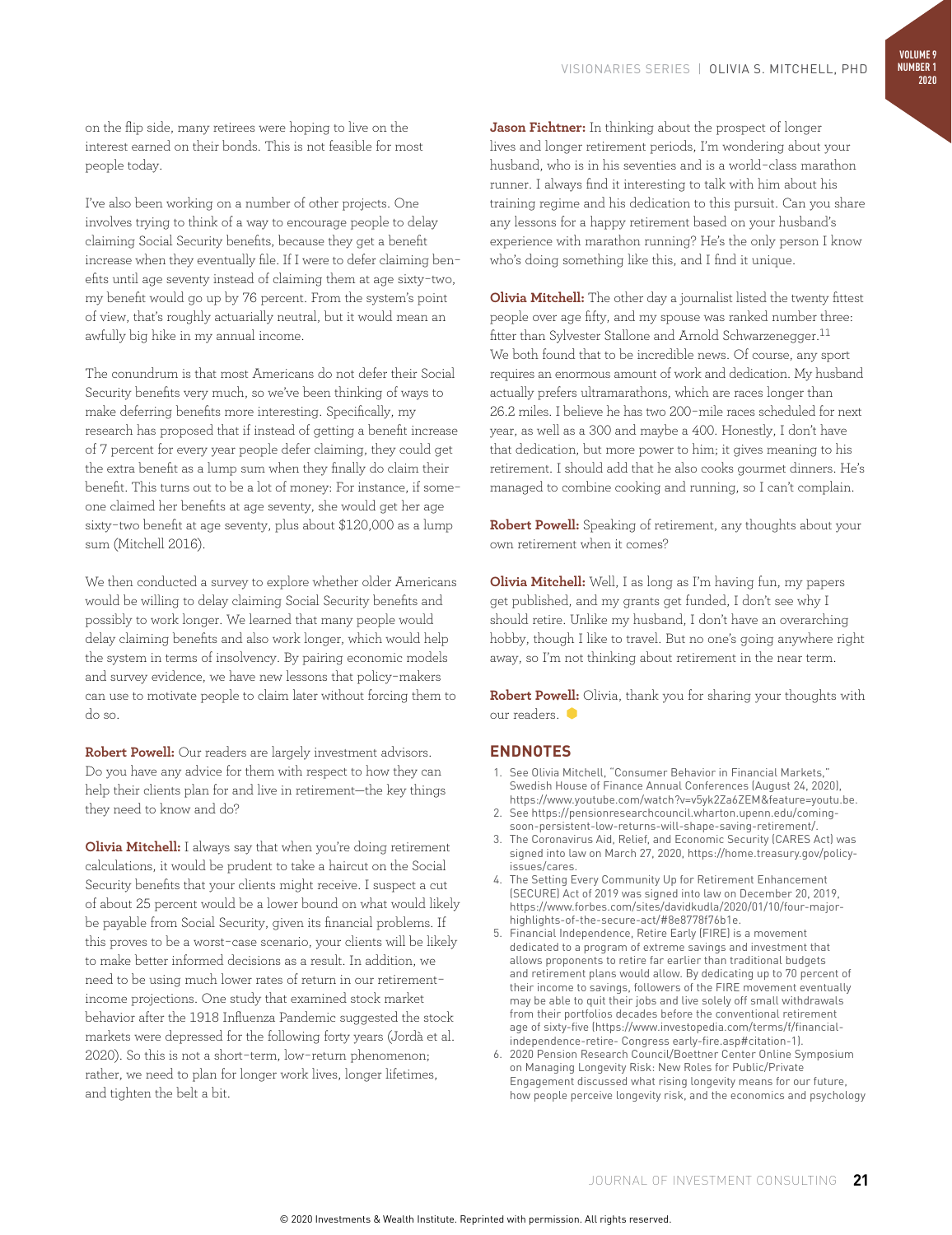of working longer (May 7, 2020), https://pensionresearchcouncil. wharton.upenn.edu/2020-symposium-managing-longevity-risk-newroles-for-public-private-engagement-may-7-2020/.

- 7. Alicia Munnell, "Property Tax Deferral: Can a Public-Private Partnership Help Provide Lifetime Income?" 2020 Pension Research Council Symposium (May 7, 2020), https://www.youtube.com/ watch?v=\_YpbRT7W8Jo.
- 8. The National Commission on Social Security Reform (informally known as the Greenspan Commission after its chairman, Alan Greenspan) was appointed by President Ronald Reagan in 1981 to study and make recommendations regarding the short-term financing crisis that Social Security faced at that time (https://www.ssa.gov/ history/reports/gspan.html).
- 9. William F. Sharpe is the STANCO 25 Professor of Finance, Emeritus, at Stanford University's Graduate School of Business. One of the originators of the capital asset pricing model, he also developed the Sharpe ratio for investment performance analysis. He received the 1990 Nobel Memorial Prize in Economic Sciences.
- 10. The Health and Retirement Study is a longitudinal survey of a representative sample of Americans older than age fifty conducted by the Survey Research Center at the Institute for Social Research at the University of Michigan in Ann Arbor and supported by the National Institute on Aging. The study interviews approximately 20,000 respondents every two years on subjects such as health care, housing, assets, pensions, employment, and disability (https://en. wikipedia.org/wiki/Health\_and\_Retirement\_Study). Learn more at https://hrsparticipants.isr.umich.edu/.

11. "The Fittest 50 Over 50" (2020), https://www.the50over50. fit/?fbclid=IwAR3xYoYWbVfnFKh-Uki2XRyMZuoiKadn\_ B9RXMMbUKfdCqdhWyHst5mruGY.

#### **REFERENCES**

- Agnew, J., and O. S. Mitchell. 2019. *The Disruptive Impact of FinTech on Retirement Systems.* Oxford, United Kingdom: Oxford University Press.
- Gustman, A. L., and T. L. Steinmeier. 2001. How Effective is Redistribution Under the Social Security Benefit Formula? *Journal of Public Economics* 82, no.1 (October): 1–28.
- Jordà, Ò., S. R. Singh, and A. M. Taylor. 2020. Longer-run Economic Consequences of Pandemics. NBER Working Paper No. 26934 (April 2020). https://www.nber.org/system/files/working\_papers/ w26934/w26934.pdf.
- Mitchell, O. S. 2016. Here's How to Get More People to Delay Claiming Social Security. Pension Research Council (June 7), https:// pensionresearchcouncil.wharton.upenn.edu/blog/heres-how-to-getmore-people-to-delay-claiming-social-security-2/.
- 2020. Building Better Retirement Systems in the Wake of the Global Pandemic. NBER Working Paper No. w27261 (May). https://ssrn.com/ abstract=3615457.
- Mitchell, O. S., and A. Lusardi (eds.). 2020. *Remaking Retirement: Debt in an Aging Economy.* Oxford, United Kingdom: Oxford University Press.
- Mitchell, O. S., R. Clark, and R. Maurer (eds.). 2018. *How Persistent Low Returns Will Shape Saving and Retirement.* Oxford, United Kingdom: Oxford University Press.